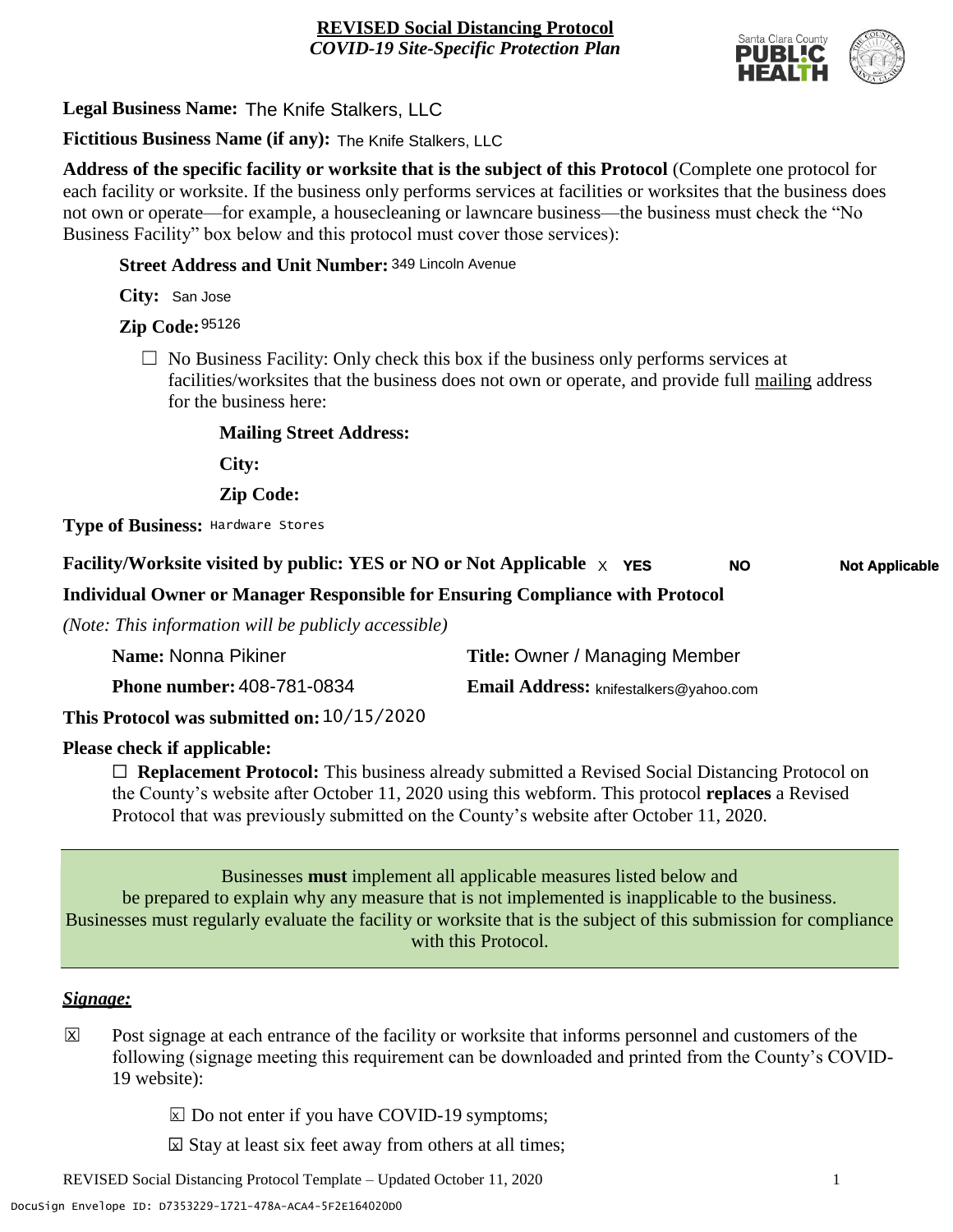

- ☐ Face coverings required to enter (except for very young children, if medically inadvisable, or X for communication by or with people who are hearing impaired);
- ⊠ Cover sneezes and coughs with cloth, tissue, or elbow;
- ⊠ Do not shake hands or engage in unnecessary physical contact.
- Post signage at appropriate locations throughout the facility/worksite reminding everyone to wear face coverings and stay at least six feet away from others. X
- Post a copy of your updated COVID-19 PREPARED Sign and Social Distancing Protocol Visitor Information Sheet at each entrance where they can easily be viewed. These documents will be provided to you electronically when you submit this Revised Social Distancing Protocol.  $\mathbb{Z}$

#### *Personnel Training:*

- After submission, distribute copies of the completed Protocol to all personnel, and train all personnel on this Protocol.  $\mathbf x$
- $\Box$  For businesses that perform services for facilities or worksites that the business does not own or operate, distribute a copy of the completed Protocol to the owner or operator of each facility or worksite where the business performs services.
- Train personnel on basic information regarding COVID-19 from the CDC available at [https://www.cdc.gov/coronavirus/2019-ncov/index.html,](https://www.cdc.gov/coronavirus/2019-ncov/index.html) including how to prevent COVID-19 from spreading, who is especially vulnerable to the disease, and when to seek medical attention.  $\mathsf{X}$
- Train personnel on screening themselves for COVID-19 symptoms, including temperature and/or symptom checks using CDC guidelines available at [https://www.cdc.gov/coronavirus/2019-](https://www.cdc.gov/coronavirus/2019-ncov/symptoms-testing/symptoms.html) [ncov/symptoms-testing/symptoms.html.](https://www.cdc.gov/coronavirus/2019-ncov/symptoms-testing/symptoms.html) https://www.cdc.gov/coronavirus/2019- ncov/symptoms-testing/symptoms.html  $|\mathsf{X}|$
- Train personnel on the need to stay home and get tested if they have a frequent cough, fever, difficulty breathing, chills, muscle or body aches, headache, sore throat, nausea, vomiting, diarrhea, tiredness, or recent loss of taste or smell. Ensure all personnel know they must also stay home if they or someone they live with has been diagnosed with COVID-19, or if they've had close contact with someone diagnosed with COVID-19.  $\mathbf x$
- Train personnel on County guidance for when it is safe to return to work if they have COVID-19 symptoms, have tested positive for COVID-19, or have had close contact with someone who has tested positive for COVID-19. County guidelines are available at: [https://www.sccgov.org/sites/covid19/Pages/business-guidance.aspx#business\\_safety\\_guidance.](https://www.sccgov.org/sites/covid19/Pages/business-guidance.aspx#business_safety_guidance.) https://www.sccgov.org/sites/covid19/Pages/business-guidance.aspx#business\_safety\_guidance  $\overline{\mathbf{x}}$
- Train personnel on the need for frequent handwashing with soap and water, mandatory face coverings, the importance of social distancing, and other measures required in this Protocol.  $\overline{\mathsf{x}}$
- Train personnel on the importance of getting tested for COVID-19 in accordance with County guidance available at [https://www.sccgov.org/sites/covid19/Pages/covid19-testing.aspx,](https://www.sccgov.org/sites/covid19/Pages/covid19-testing.aspx) and explain that testing is available through their healthcare provider or at free community testing sites [\(www.sccfreetest.org](http://www.sccfreetest.org/) ).  $\vert X \vert$
- Inform personnel that they can report any deficiencies in compliance with Social Distancing Protocol requirements by this business or any other at which they may work at [www.sccCOVIDconcerns.org](http://www.scccovidconcerns.org/) or by calling the County Office of Labor Standards Enforcement Advice Line at 866-870-7725.  $\overline{\mathbf{x}}$
- Inform personnel about employer or government-sponsored leave benefits that personnel may be entitled  $\boxtimes$

REVISED Social Distancing Protocol Template – Updated October 11, 2020 2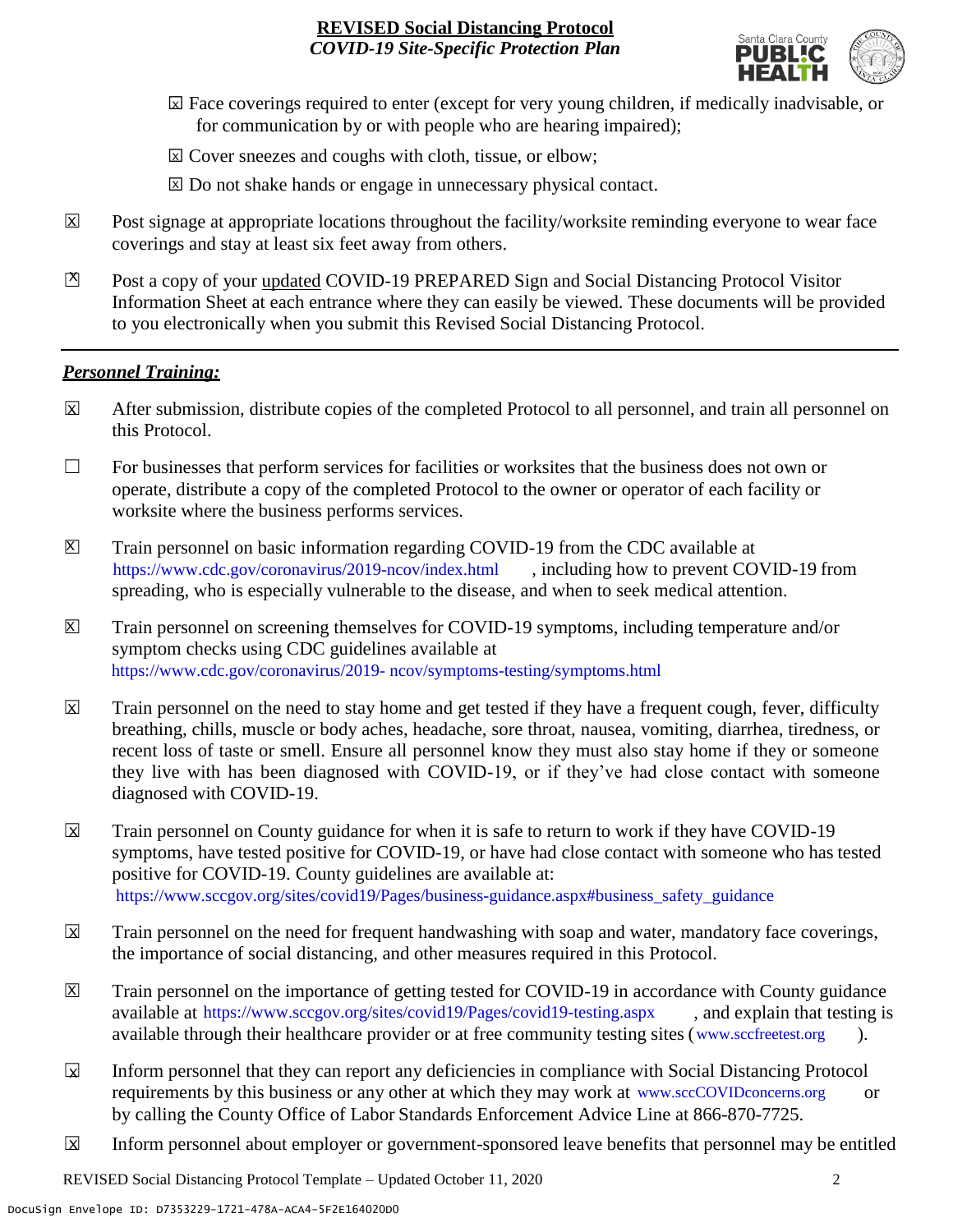

to receive, including those benefits identified at the following address: [https://www.labor.ca.gov/coronavirus2019/#chart.](https://www.labor.ca.gov/coronavirus2019/#chart) https://www.labor.ca.gov/coronavirus2019/#chart

- Train personnel on new or modified COVID-19 safety measures immediately upon updating this Protocol.  $\boxtimes$
- $\Box$  Optional—Describe other measures this business plans to take to train personnel on COVID-19 safety and related issues:

## *Individual Control Measures and Screenings:*

- Maximize the number of personnel who work from home. Businesses must direct all personnel who can perform their assigned work duties from home to do so, and they must prohibit those personnel from performing those work duties at the facility or worksite.  $|\overline{X}|$
- For personnel who are not working from home:  $\boxtimes$ 
	- Direct all workers not to come to work if sick or exhibiting symptoms of COVID-19.  $\overline{\mathbf{x}}$
	- Ask all personnel if they have COVID-19 symptoms at the beginning of each shift, and screen all other people before they enter the facility or worksite. Send personnel home if they report COVID-19 symptoms. (\*Note, temperature screenings with thermometer or thermal scanner are not required, and can increase COVID-19 risk if many employees convene in the same place for temperature screening.) X
	- Require all persons, except those exempted from face covering requirements, to properly wear face coverings at all times in accordance with the California Department of Public Health's mandatory Guidance for the Use of Face Coverings and the Health Officer's Order. Exemptions to the face coverings requirement include very young children, people for whom face coverings are medically inadvisable, or for communication by or with people who are hearing impaired.  $\mathbf{X}$
- □ Optional—Describe other measures:

# *Handwashing and Hand-Sanitizing Protocols:*

- Encourage frequent handwashing or use of hand sanitizer and provide frequent breaks for handwashing.  $\mathbf{x}$
- Hand sanitizer and/or soap and water are available at or near the site entrance, at checkout counters, and at various locations throughout the site to enable the public and staff to frequently clean their hands.  $\overline{\mathbf{x}}$
- Handwashing and other sanitary facilities are operational and stocked at all times.  $\mathbf{x}$
- ☐ Optional—Describe other measures:

# *Cleaning and Disinfecting Protocols*

☐ Thoroughly and regularly clean any high traffic areas (including seating areas, break rooms, bathrooms, and other common areas) and frequently disinfect any high-contact surfaces (including doorknobs, handrails, counters, tables, checkout areas, cash registers, telephones, elevator controls, etc.).  $\overline{\mathsf{x}}$ 

REVISED Social Distancing Protocol Template – Updated October 11, 2020 3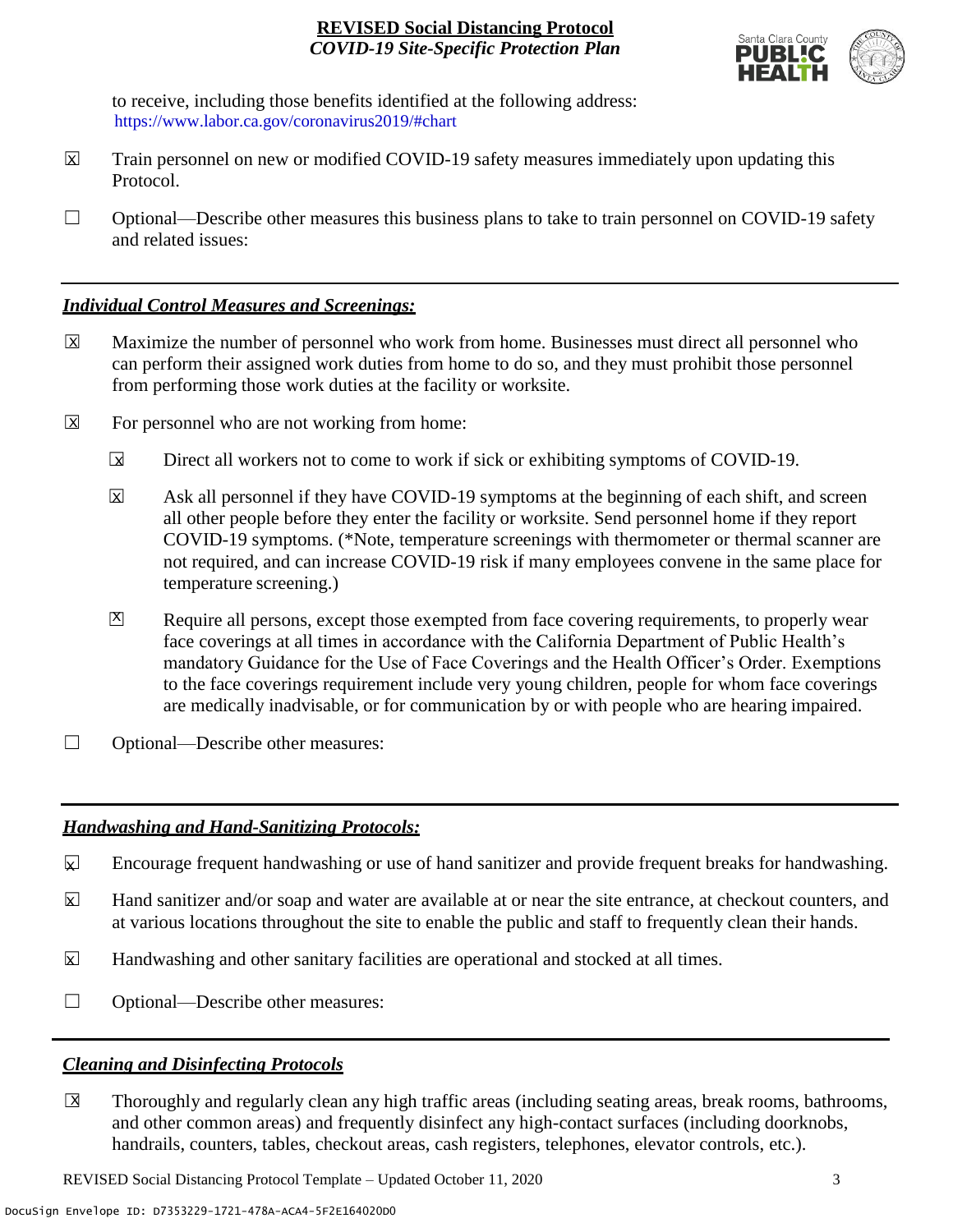

- □ Disinfecting wipes that are effective against COVID-19 are available for use by customers and personnel near shopping carts and baskets if shopping carts and baskets are used at the facility.
- $\Box$  Assign staff to disinfect carts and baskets regularly that are used at the facility if shopping carts and baskets are used at the facility.
- Disinfect any shared equipment and touchable surfaces like payment portals and pens after each use.  $\Box$
- ☐ Install contactless devices (including contactless payment systems, motion sensor lights, automatic soap and towel dispensers, and contactless timecard systems) if possible.
- $\Box$  Adjust operational hours to provide adequate time for cleaning and stocking with social distancing, and provide time for any workers to clean between shifts.
- To improve ventilation, filtration, and outdoor air exchange:  $\overline{\mathsf{x}}$ 
	- $\boxtimes$  Evaluate HVAC system (if applicable) to make sure it is properly functioning, and have it regularly serviced.
	- $\boxtimes$  Consider upgrades to HVAC and building air filtration systems and implement any feasible improvements to these systems (for example, to enhance air filtration efficiency and increase the percentage of outdoor air through the HVAC system).
	- $\boxdot$  Open windows and doors throughout the facility when environmental, building, and safety conditions allow.
- ☐ Optional—Describe other measures:

# *Measures to Maintain Social Distancing:*

- Limit the number of people in the facility/worksite to allow adequate social distancing (six feet minimum) at all times and to comply with any applicable capacity restrictions in the Health Officer Order.  $\mathbf{r}$ 
	- $\boxtimes$  Review, comply with, and enforce any applicable capacity limitations for the facility, following all instructions listed at www.sccgov.org/covidcapacity
- Designate a staff person to ensure that the maximum number of occupants is not exceeded, that all persons are wearing face coverings if required by the Health Officer Order, and that people entering comply with other provisions of this Protocol. Ensure that this person is more than six feet away from others to maintain adequate social distance.  $\overline{\mathsf{x}}$
- Require that all persons at the facility/worksite stay at least six feet away from all other persons, except as strictly necessary to perform job functions. X
- Place tape or other markings at least six feet apart in customer line areas inside the store and on sidewalks at public entrances with signs directing customers to use the markings to maintain social distance. X
- $\Box$  If feasible, increase remote (online and telephone) purchasing, delivery, and curbside pickup service options.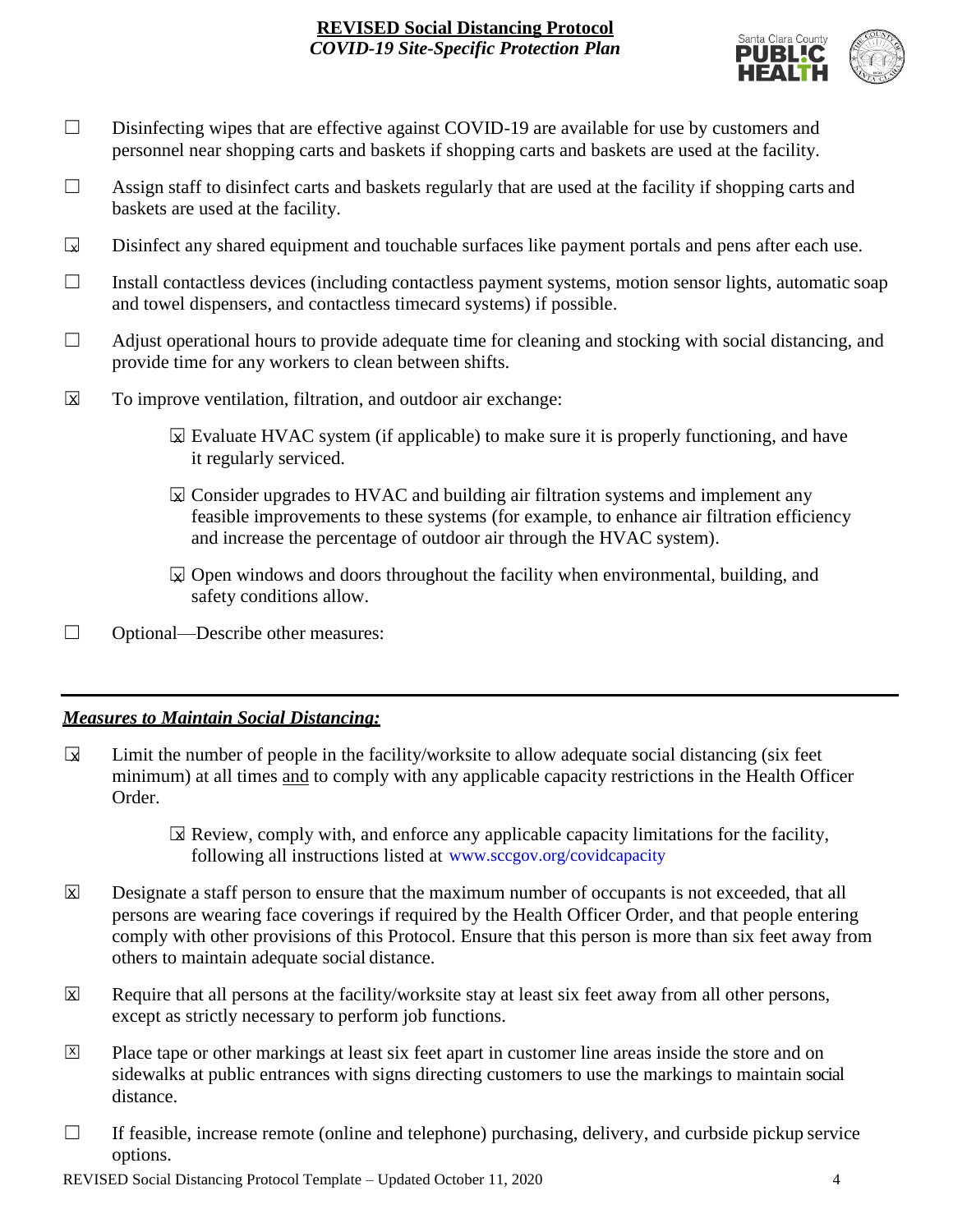

- $\Box$  Separate order areas from delivery areas to prevent customers from gathering.
- $\Box$  Minimize any in-person meetings and adjust those that are necessary to ensure adequate social distancing.
- $\Box$  Stagger personnel breaks, in compliance with wage and hour regulations, to reduce the number of workers taking breaks together.
- $\Box$  Where possible, create outdoor break areas with shade covers as a substitute for indoor break areas. Encourage staff to eat their meals and take their breaks socially distanced outdoors when conditions allow.
- ☐ Limit access to or close indoor break rooms to encourage use of outdoor break areas and prevent crowding. Discourage or prohibit eating or drinking in small, enclosed break rooms if less risky alternative areas exist for staff to take their meals (such as outdoors or socially distanced at individual workstations).
- $\Box$  Require workers to maintain 6-foot social distance at all times while on breaks, and preferably more distance if eating or drinking. Reconfigure break areas to facilitate social distancing.
- $\Box$  Maximize the use of outdoor space for interactions or transactions with customers to minimize the time that customers and personnel are indoors, particularly when in close proximity to one another.
- □ Optional—Describe other measures:

#### *Procedure if a Person at the Facility/Worksite Tests Positive for COVID-19*

- $\boxtimes$  Review and comply with all measures listed at [www.sccsafeworkplace.org](http://www.sccsafeworkplace.org/) in the event of a confirmed case of COVID-19 amongst personnel. X
- ☐ Create, and post in an area easily viewable by personnel, a plan to comply with all applicable in the event of a confirmed case of COVID-19 amongst personnel. Depending on the type of facility, these measures will likely include, among others: measures listed at www.sccsafeworkplace.org  $\overline{X}$ 
	- $\Box$  Immediately removing the infected person from the facility/worksite and ensuring they are no longer occupying the same space as any other personnel.
	- $\Box$  Instructing the infected person to stay home and isolate in accordance with the instructions listed at [www.sccsafeworkplace.org.](file:///C:/Users/raphael.rajendra/AppData/Local/Microsoft/Windows/INetCache/Content.Outlook/PTLHNOTE/www.sccsafeworkplace.org) www.sccsafeworkplace.org
	- $\Box$  Notifying the County Public Health Department within four hours of learning of the positive case by following the instructions at www.sccsafeworkplace.org
	- $\Box$  Identifying any workers (and customers, if known) who had close contact with the infected person.
	- $\Box$  Complying immediately with any case investigation, contact tracing, and worksite investigation measures by the County Public Health Department. This will include providing the names, addresses, phone numbers, and work dates and times for close contacts of the infected person, which employers are required by law to provide to the County Public Health Department upon request.
- REVISED Social Distancing Protocol Template Updated October 11, 2020 5  $\Box$  Excluding all close contacts from the facility/worksite or any other jobsite in accordance with